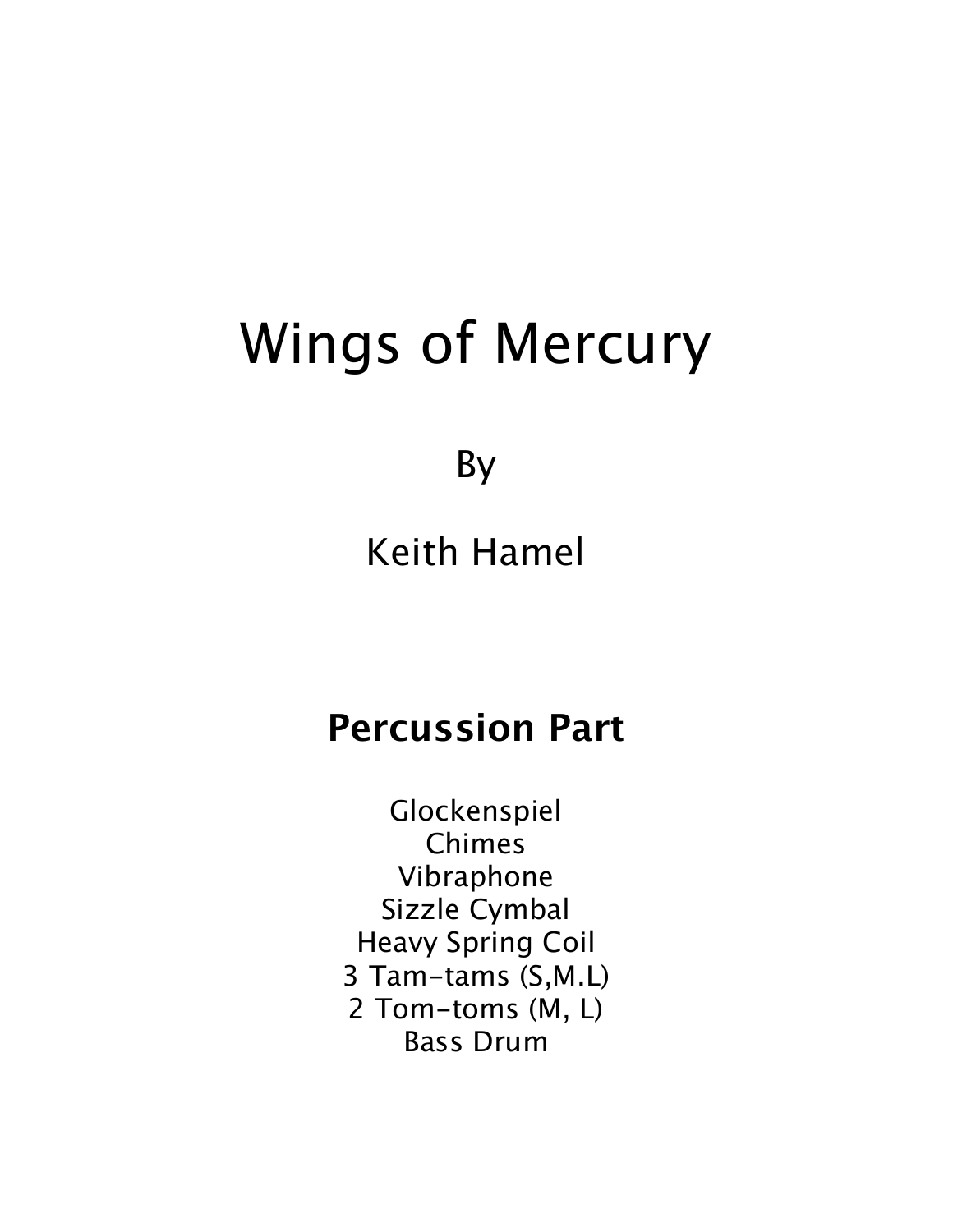## Percussion



 <sup>1996</sup> Keith Hamel

1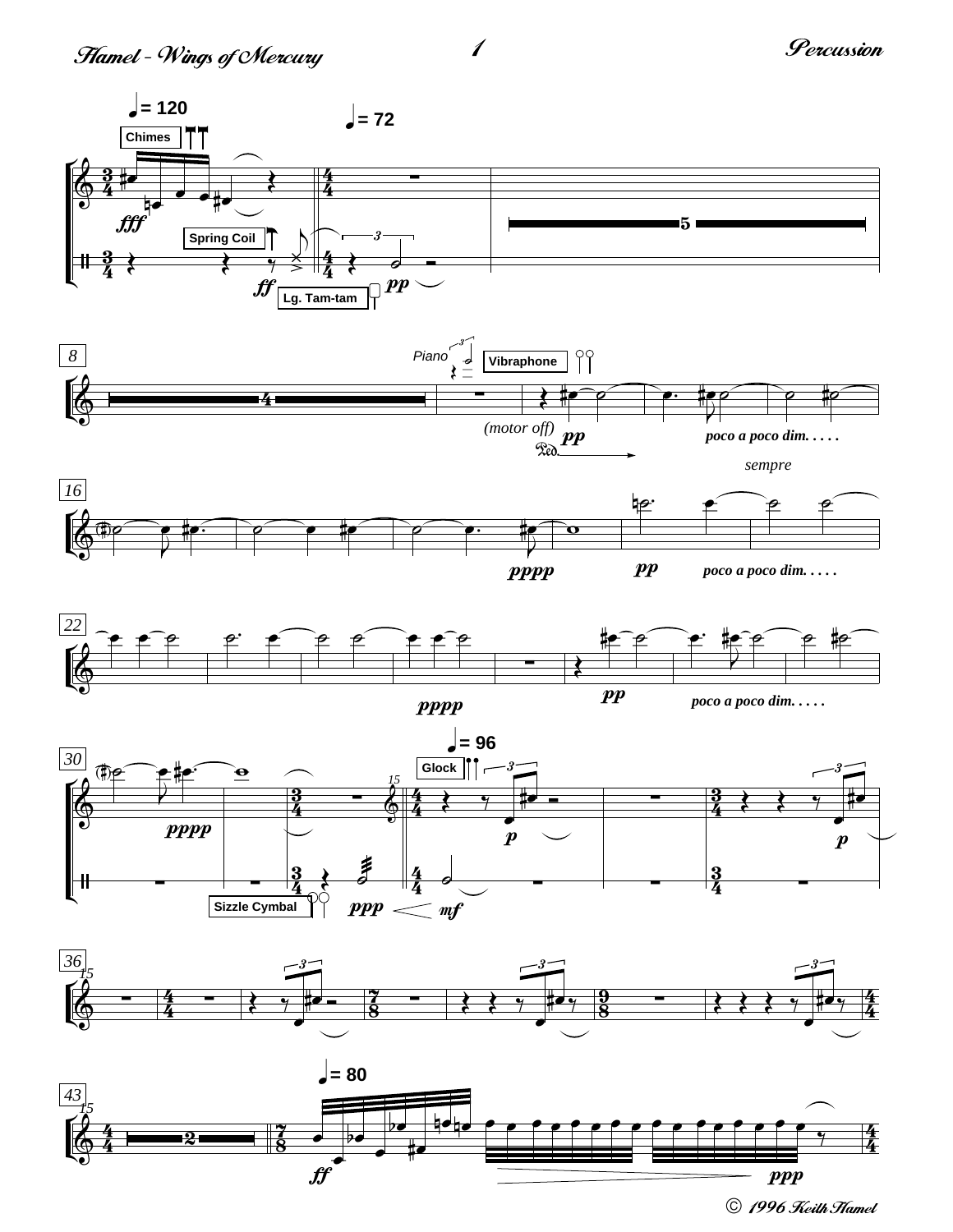











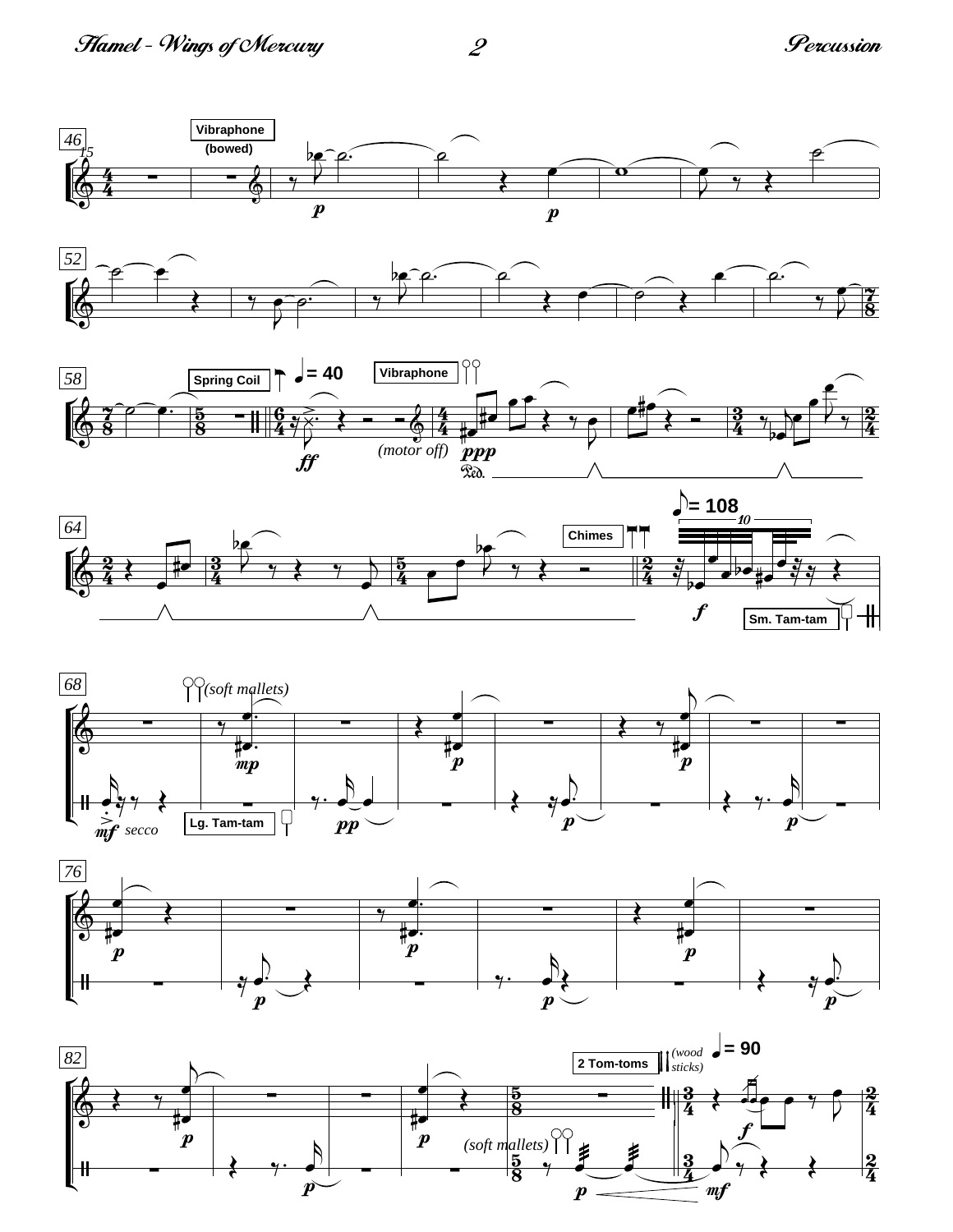

 $\mathcal{S}_{0}$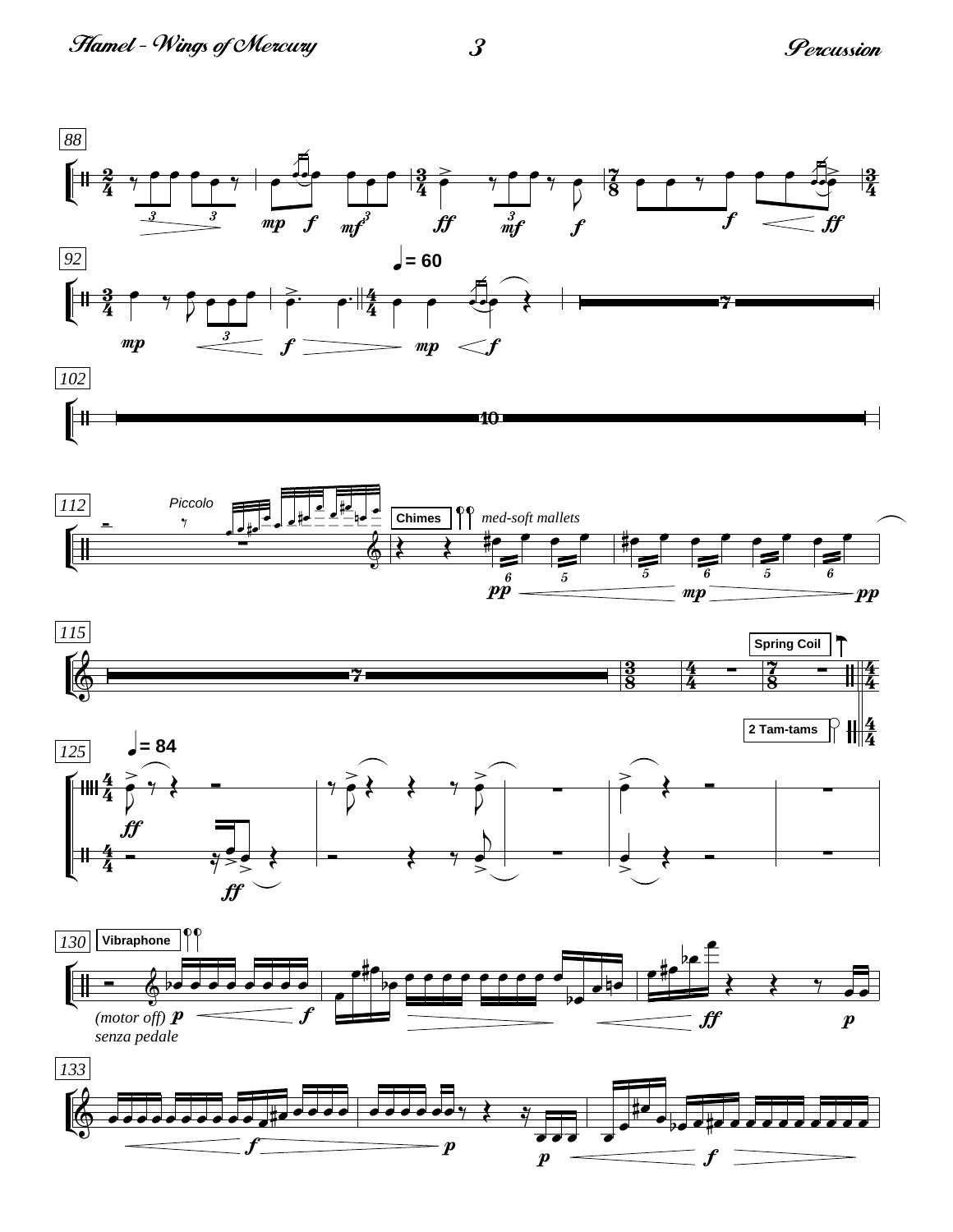













 $\boldsymbol{\cancel{t}}$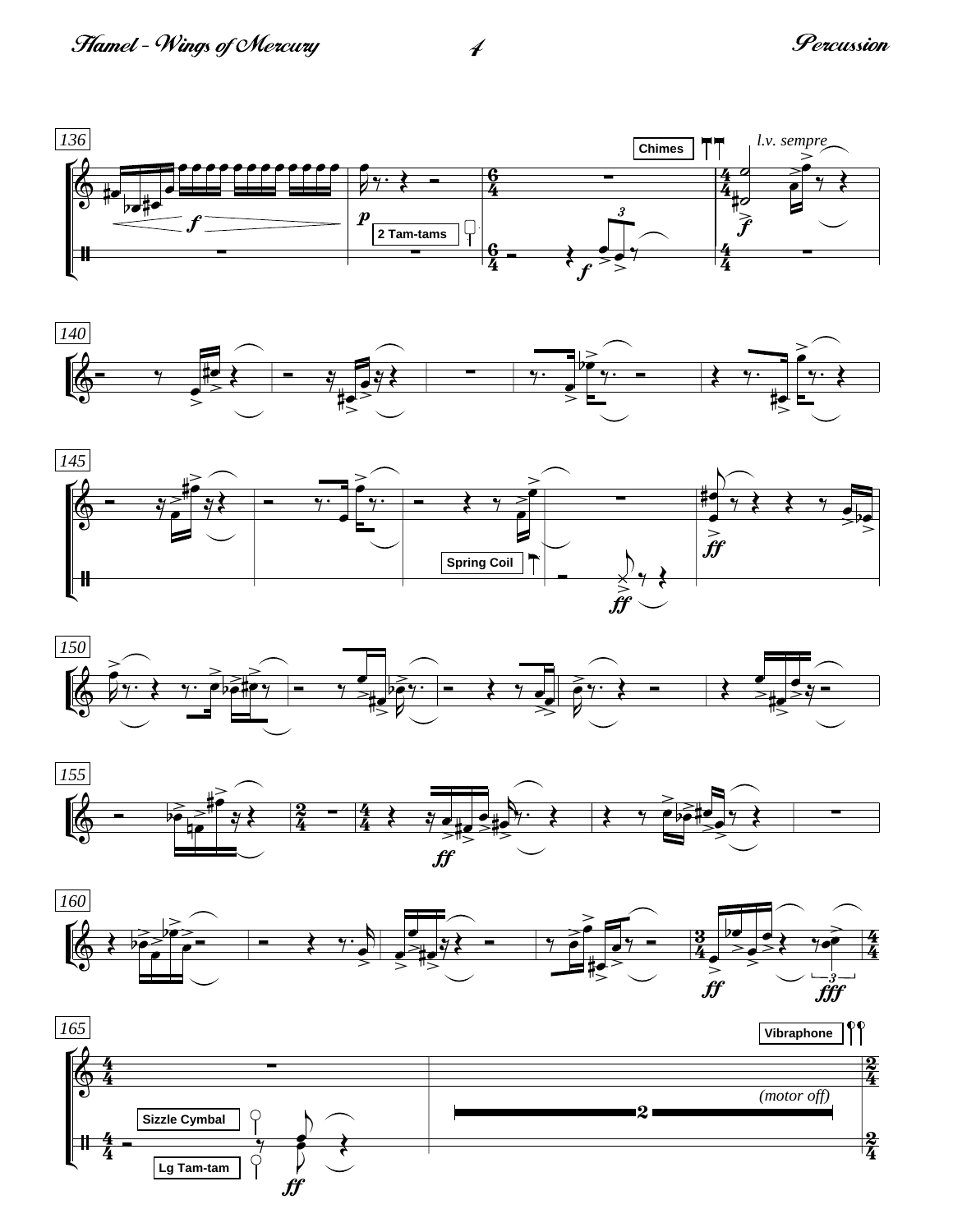